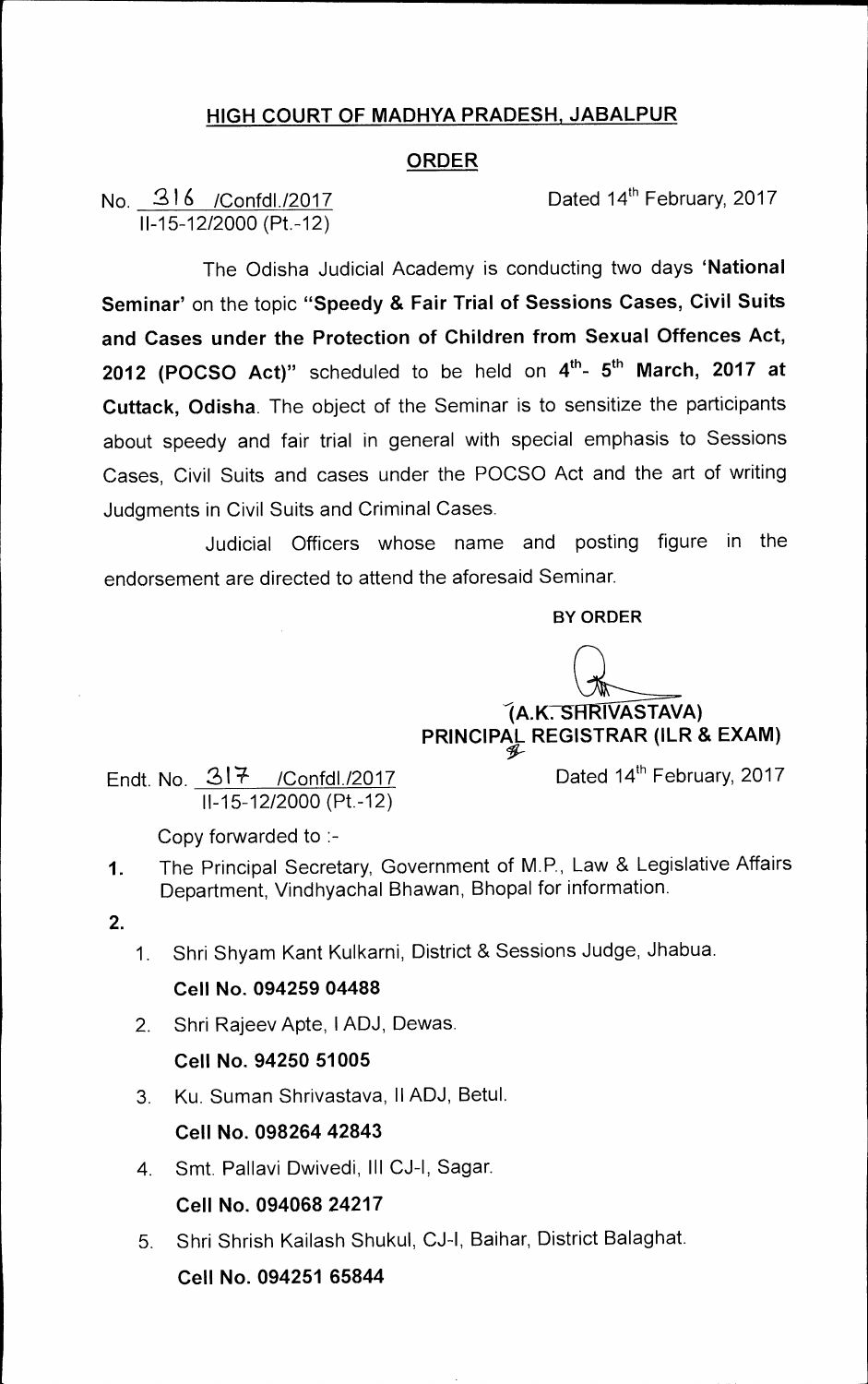**The nominated Judicial Officers are directed to attend the aforesaid Seminar as per schedule.** 

**The nominated Judicial Officers are directed to observe following instructions :-** 

- To intimate the Registry after attending the Seminar.
- To bring Laptop during the Seminar.
- To send comments/suggestions regarding experience of Seminar to the Director, MPSJA, Jabalpur.
- To arrange Board Diary in such a manner that no case is listed on the dates, on which they are directed to attend this Seminar. In case, cases have been fixed for the said dates, Summons should not be issued and if Summons are issued, the parties should be informed about the change in dates.
- **Please send your travel itinerary to Shri Lokanath Mohapatra, Director, Odisha Judicial Academy, Sector-1, CDA, Abhinav Bidanasi, Cuttack — 753 014. Fax No.0671-2365194, Phone No.0671-2366190, Cell No.09437111399 /09439176904, E-mail : orissajudicialacademy@gmail.com**
- 3. The District and Sessions Judge, **Jhabua / Dewas / Betul / Sagar / Balaghat** for information and necessary action. You are requested to send confirmation of receiving of this communication immediately, by fax.
- 4. The Director, Odisha Judicial Academy, Sector-1, 0.D.A., Abhinav Bidanasi, Cuttack — 753 014, for information in reference to letter No.182(25), dated 24.01.2017.
- 5. The Member Secretary, MPSLSA, Jabalpur for information.
- 6. The In-charge Director, MPSJA, Jabalpur, with a request to utilize the experience of the officers nominated for imparting training to other Judicial Officers during various training programmes.
- 7. The Registrar-cum-PPS to Hon'ble the Chief Justice for information.

**End l : Copy of Draft Programme.** 

*IL* 

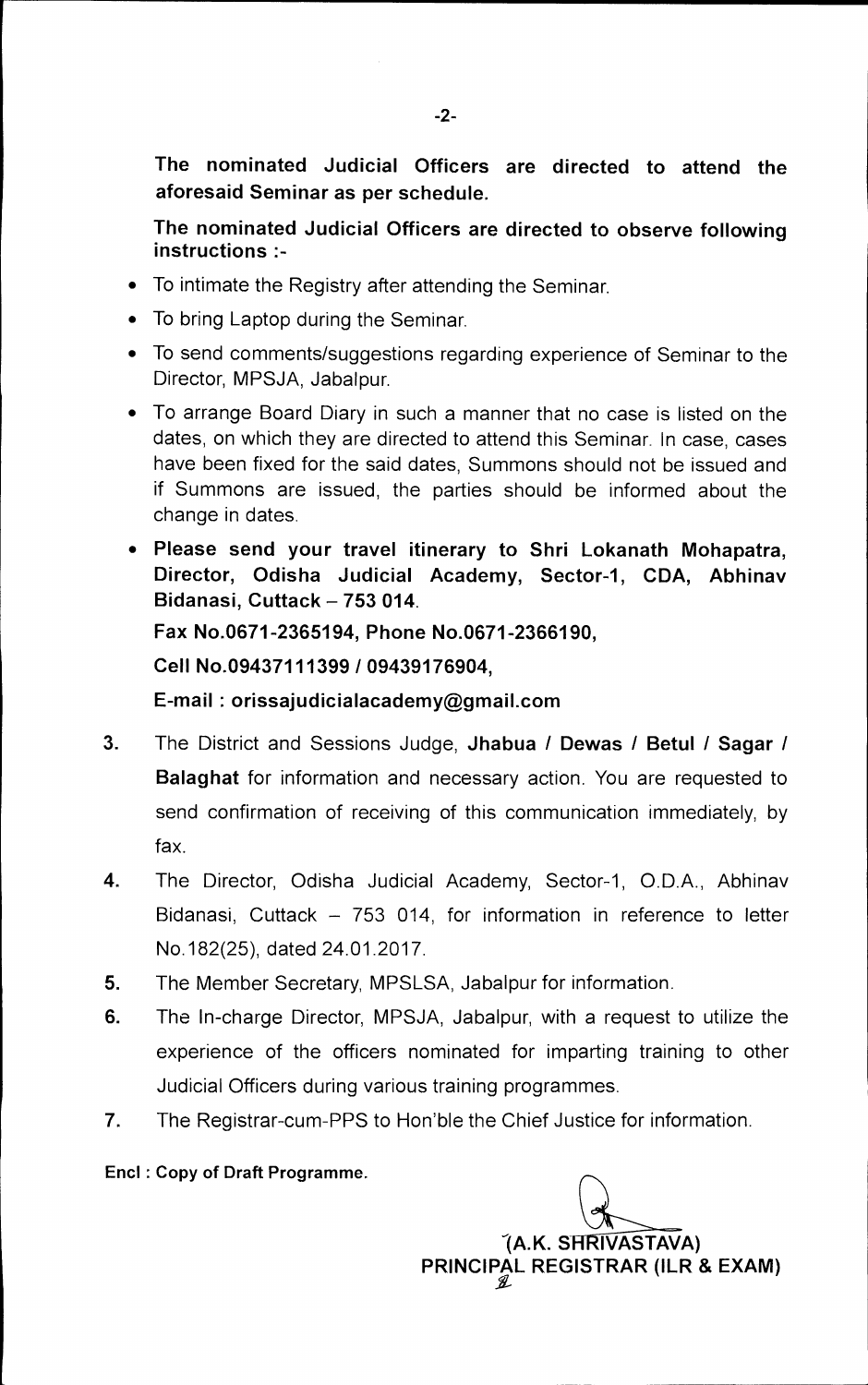Tentative Programme (Draft)

## for

## National Seminar, 2017

## 04/03/2017

### **Registrar General**

**Inaugural Session :-** 

**(** From- 09.30 AM to 11.30 AM)

- **Welcome Address By the Hon'ble Chairman, Odisha Judicial Academy & Training Committee.**
- **ps- Address by the Hon'ble Chief Justice of Orissa High Court**
- Address by the Hon'ble Dignitaries on Dais 5-7 minutes (each)
- **Address by the Inaugurator/Chief Guest**
- **Vote of Thanks.**

1<sup>st</sup> Technical Session: - Speedy and Fair Trial in Sessions Cases. (From-11.30 A.M. to 01. 30 P.M.)

- **\,=' Speedy and Fair Trial--Conceptual Framework**
- **)- Fusion of Trial Procedure and Protection of Rights of Parties,**
- **A.- Quick, Effective and Timely Justice- Tools and Techniques,**
- **Open House Discussion.**

**2nd Technical Session:- Speedy and Fair Trial in Civil Suits.**  ( From-02.30 P.M. to 04.30 P.M.)

**Timely Disposal of Civil Suits- Judicial Approach.** 

**\;- Minimizing Procedural delays in Civil Cases** 

**Ensuring Fairness Trial of Civil Cases** 

**Open House Discussion.**